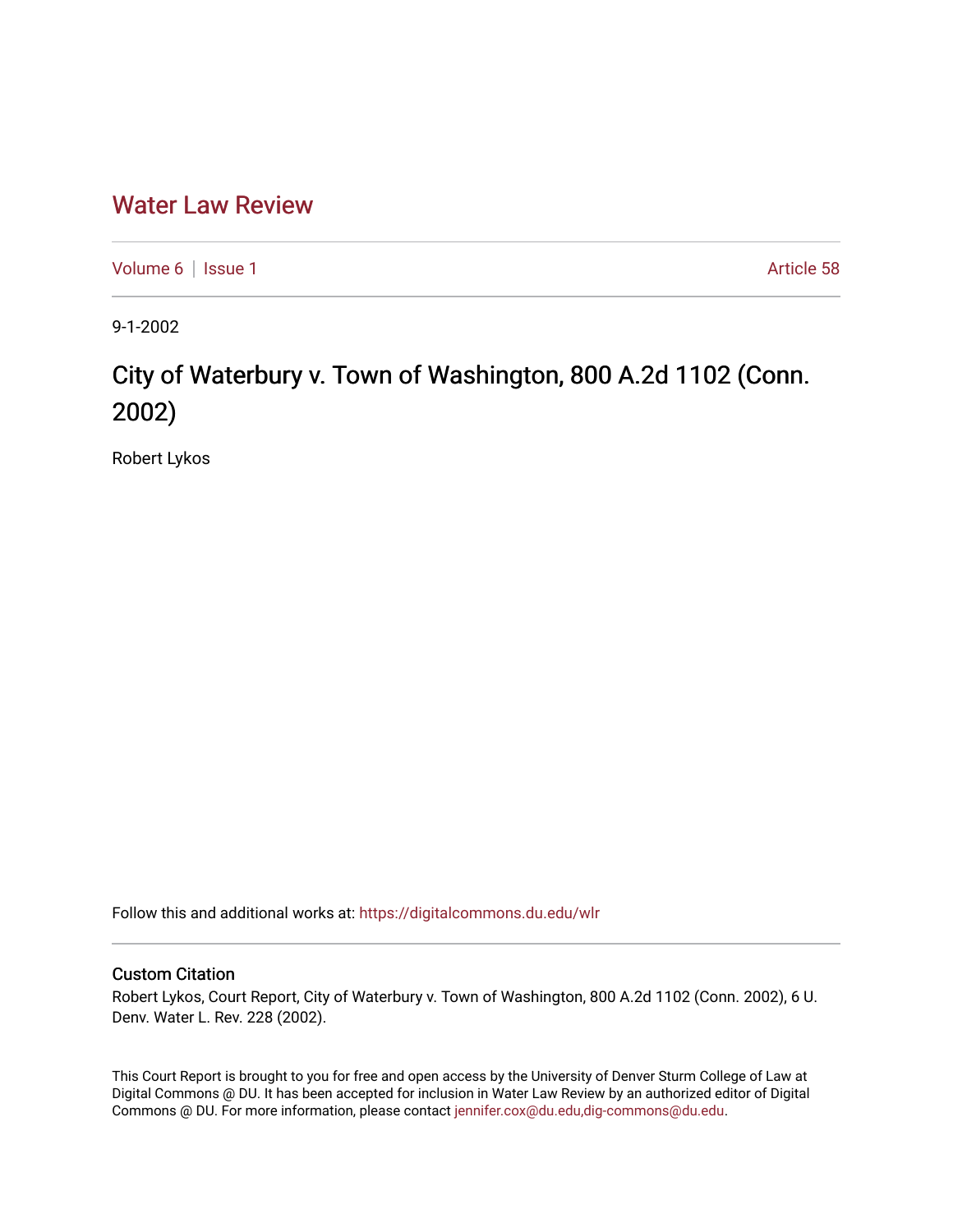evidence that Buccino's predecessors withheld such rights, Ace had, as a matter of law, the right to use Hall's pond for recreational purposes. *Regan Rozier*

**City of Waterbury v. Town of Washington, 800 A.2d 1102 (Conn. 2002)** (holding exhausting administrative remedies is unnecessary to a Connecticut Environmental Protection Act claim and finding unreasonable public trust impairment must be consistent with Connecticut Environmental Protection Act statutory scheme)

City of Waterbury ("Waterbury") appealed the Connecticut Superior Court's declaratory judgment for the Town of Washington ("Washington"), which held that Waterbury's Shepaug dam operation violated the Connecticut Environmental Protection Act ("CEPA") because it polluted the public trust, but not by becoming a public or private nuisance. The trial court found alleged excessive diversions interfered with the Washington's riparian rights, breaching the parties' 1921 contract. On appeal to the Connecticut Supreme Court, the Washington cross-claimed for injunctive relief, alleging the diversions unreasonably impaired the public trust, and that relief granted could not cure Waterbury's breach. The supreme court reversed and held that: (1) exhausting administrative remedies was unnecessary to a CEPA claim; (2) the trial court's unreasonable impairment finding was incorrect because it did not consider minimum flow statutes as within CEPA's mandate; and (3) Waterbury established a prescriptive easement against the Washington's riparian rights. On remand, the court must consider CEPA, public trust and riparian rights claims, as well as a new remedy for the contractual claim.

A 1921 contract permitted Waterbury to divert, out of the Shepaug River, only amounts necessary for consumption and storage. Diversions were unlawful when reservoirs were full. When Waterbury built a treatment plant in 1988, a reservoir, from which it did not draw, frequently overflowed. Waterbury also incurred increased costs pumping water uphill to "high-service areas," allegedly with a greater impact on natural resources than necessary. Over-reliance on Shepaug dam diversions resulted, though other reservoirs overflowed.

Waterbury claimed an 1893 agreement allowed these diversions if in accord with minimum flow statutes, and therefore also in accord with CEPA. It challenged the trial court's unreasonable impairment definition, contending that only administrative agencies have jurisdiction to determine whether minimum flow statutes are within CEPA's scope. CEPA, however, did not require exhausting administrative remedies because the requirement was neither statutorily explicit nor implicit. Its legislative history contemplated administrative relief prior to trial, with judicial discretion over whether to retain the case or refer it to the agency. The trial court therefore